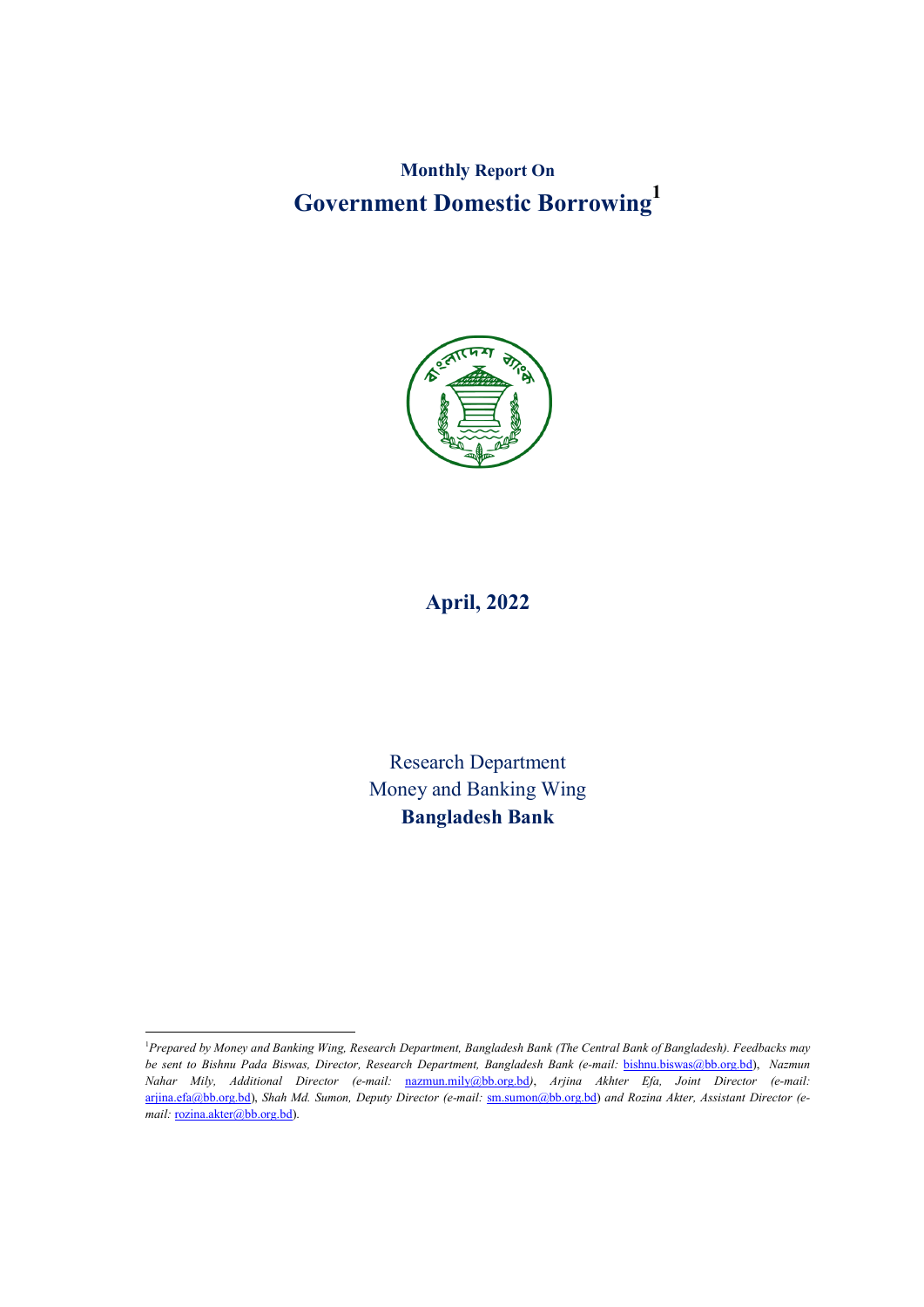## **Highlights of Government Domestic Borrowing during July-April of FY22**

- **Target of Government Domestic Borrowing** for FY22 has been reset at Tk. 1,24,288.0 crore in the national budget (revised). Of which:
	- **Target of borrowing from the banking system** has been reset at Tk. 87287.0 crore.
	- **Target of borrowing from other domestic non-banking sources** has been set at Tk. 37,001.0 crore (including Tk. 32,000.0 crore through net sales of National Savings Schemes).
- During July-April of FY22, government net borrowing from the **banking system** stood at Tk. 34,473.7 crore (39.5 percent of the target reset in the national budget). However, government repaid Tk. 4,207.4 crore to banking system in the corresponding period of the previous financial year.
- During July-April of FY22, government net borrowing from the **other non-banking domestic sources** stood at Tk. 21,364.7 crore (57.7 percent of the target set in the national budget) which was Tk. 36,715.7 crore (104.0 percent of the target set in the national budget) in the corresponding period of the previous fiscal year.
- Therefore, during July-April of FY22 government **total net domestic borrowing** both from the banking system and from the other non-banking domestic sources stood at Tk. 55,838.4 crore which was 44.9 percent of the target reset in the national budget(revised). Government total net domestic borrowing during July-April of FY21 was Tk. 32,508.2 crore which was 28.3 percent of the target set in the national budget.
- Net sales from the national savings schemes was Tk. 17,518.8 crore during July-April of FY22 which was 54.7 percent of the target set in the national budget. During the same period of the last fiscal year, the same was Tk. 34,728.6 crore which was 114.6 percent of the target set in the national budget.
- Bangladesh Government Investment *Sukuk* (BGIS) Bond was introduced on October 8, 2020 to expand Shariah based financing. In FY21, total of Tk. 8,000.0 crore was raised by two tranches issuance of 1st *Sukuk* against five year tenor project 'Safe Water Supply to the Whole Country'.
- During July-April of FY22, two new auctions of BGIS were held against two projects of five year tenor each. Accordingly, Tk. 5000.0 crore was collected with 2nd *Sukuk* issuance on December 30, 2021 for 'Need Based Infrastructure Development of Government Primary Schools Project(1st Phase)'; and further Tk. 5000.0 crore is raised through issuance of 3rd *Sukuk* on April 20, 2022 for 'Important Rural Infrastructure Development Project on Priority Basis-3 (IRIDP-3)'.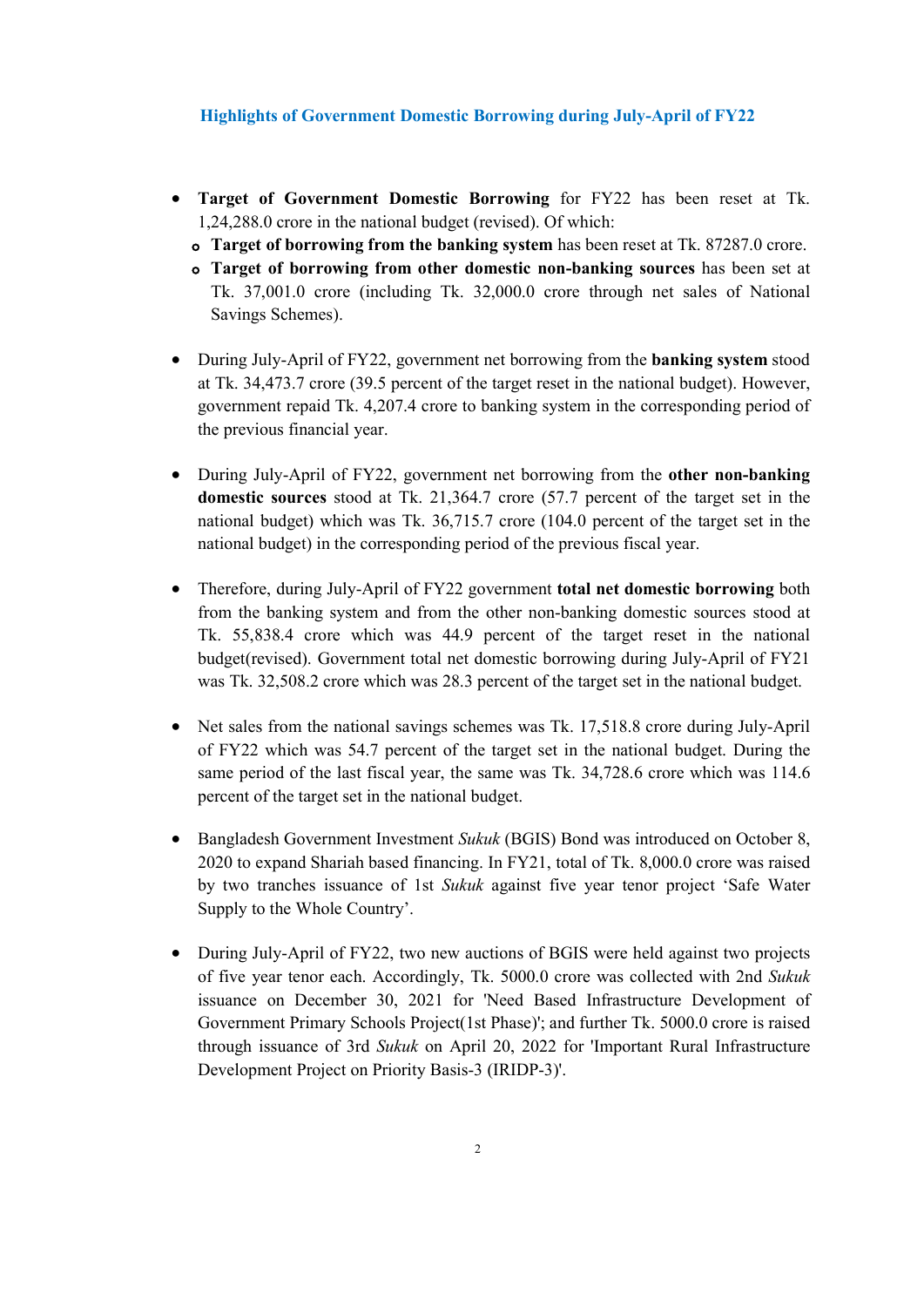### **Government Domestic Borrowing during July-April of FY22**

Government borrows to finance the budget mainly from two domestic sources: banking system and other non-banking domestic source. Government borrowing from the banking system consists of borrowing from the central bank and scheduled banks. From banking system, government borrows mainly through advances, overdraft, and issuance of treasury bills and bonds. However, balances of government deposits and other funds are net out from the banking system borrowing. On the other hand, government borrowing from non-banking domestic source includes savings instruments introduced by the Department of National Savings and government T-bills and Bonds held by non-bank financial institutions, insurance companies, individual investors, etc.

#### **1. Government Domestic Borrowing Target for FY22**

As per national budget (revised) of the government, the target of total domestic borrowing has been reset at Tk. 1,24,288.0 crore, of which Tk. 87287.0 crore has been estimated to borrow from banking system and Tk. 37,001.0 crore from the other non-banking domestic sources. Accordingly, during July-April of FY22, government has borrowed (net) Tk. 55,838.4 crore from domestic sources which is 44.9 percent of the revised target (Chart-1).



*Notes: \*=Banking system includes Bangladesh Bank and scheduled banks,* 

*\*\*=Other domestic non-bank sources include national savings schemes and T-bills & Bonds held by other than banks.* 

*Sources: Debt Management Department, Statistics Department, Bangladesh Bank; Department of National Savings; and Ministry of Finance (MoF)*.

#### **2. Borrowing from Banking System**

During July-April of FY22, government borrowed (net) Tk. 20,253.8 crore from the scheduled banks (SBs) and Tk. 14,219.8 crore from Bangladesh Bank (BB). Hence, government borrowing (net) from banking system stood at Tk. 34,473.7 crore during the period under report of FY22, and it was 39.5 percent of the target reset in the national budget (revised).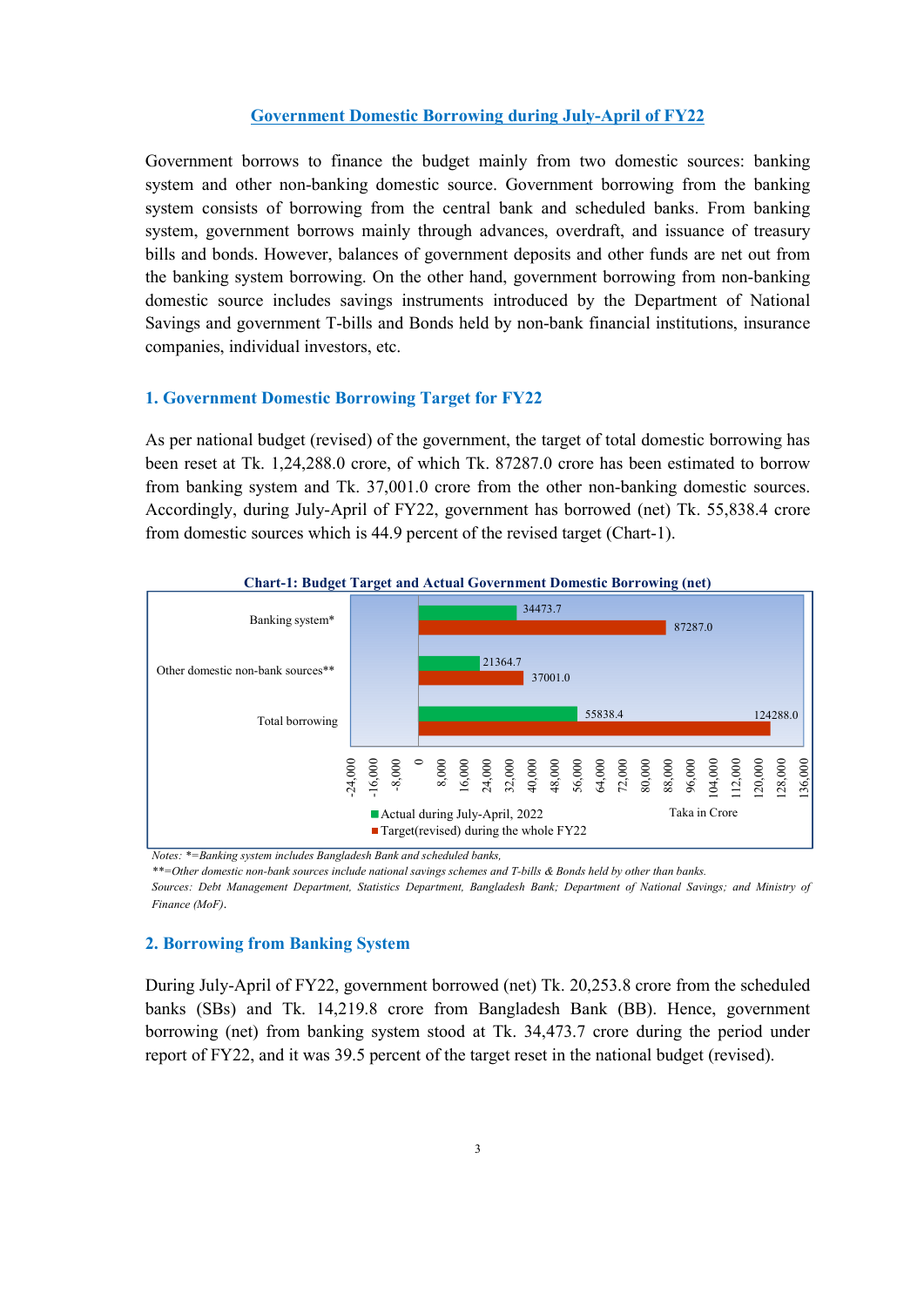#### **3. Borrowing from Other Domestic Non-banking sources**

During July-April of FY22, government borrowed Tk. 17,518.8 crore through net selling of national savings schemes and also borrowed Tk. 3,845.9 crore from the institutions and individuals other than banks through issuance of T-bills and Bonds. Therefore, government total borrowing (net) from the non-banking domestic sources stood at Tk. 21,364.7 crore during the period under report which was 57.7 percent of the target set in the national budget.

### **4. Total Domestic Borrowing**

During July-April of FY22, total net domestic borrowings of the government stood at Tk. 55,838.4 crore which was 71.8 percent higher than that of the same period of the previous fiscal year (Table-1). Source and instrument-wise outstanding and flow of net government domestic borrowings are shown in Table-1 and Chart 2.

| Tana ili Civic)                             |                              |                           |                              |                                   |                           |                            |  |
|---------------------------------------------|------------------------------|---------------------------|------------------------------|-----------------------------------|---------------------------|----------------------------|--|
| <b>Sources</b>                              | July-April<br><b>FY22</b>    |                           |                              | July-April<br><b>FY21</b>         | $%$ Changes<br>$(Apr^22)$ | % Changes<br>$(Apr^2)$     |  |
|                                             | Outstanding<br>at end Apr'22 | Flow<br>$(July-Apr 2022)$ | Outstanding<br>at end Apr'21 | Flow<br>$(\text{July-Apr } 2021)$ | over<br>June'21 $\#$ )    | over<br>June'20 $^{***}$ ) |  |
| Banks <sup>*</sup>                          | 232343.8                     | 34473.7                   | 166980.0                     | $-4207.4$                         | 17.4                      | $-2.5$                     |  |
| Other domestic<br>**<br>non-banking sources | 406649.9<br>21364.7          |                           | 377610.3                     | 36715.7                           | 5.5                       | 10.8                       |  |
| <b>Total</b>                                | 638993.7                     | 55838.4                   | 544590.2                     | 32508.2                           | 9.6                       | 6.3                        |  |

#### **Table 1: Source-wise Outstanding and Flow of net Government Domestic Borrowings** (Taka in Crore)

*Notes: \*=Banks includes Bangladesh Bank and scheduled banks, \*\*=Other domestic non-banking sources include net selling of savings instruments and T-bills & Bonds held by non-bank financial institutions (NBFIs), insurance companies, individuals etc.,* 

*#=In June 2021, outstanding net government domestic borrowing was Tk. 583155.3 crore, ##=In June 2020, outstanding net government domestic borrowing was Tk. 512082.0 crore,*

*Sources: Debt Management Department, Statistics Department, Bangladesh Bank; and Department of National Savings.*





*Notes: WMA=Ways and Means Advances, OD=Overdraft, BGIS=Bangladesh Govt. Investment Sukuk (Ijarah Sukuk), NSS=National Savings Schemes, Others include government currency liabilities, advances to food & other ministries, advances to auto & semi autonomous bodies etc.*

*Sources: Debt Management Department, Statistics Department, Bangladesh Bank; and Department of National Savings.*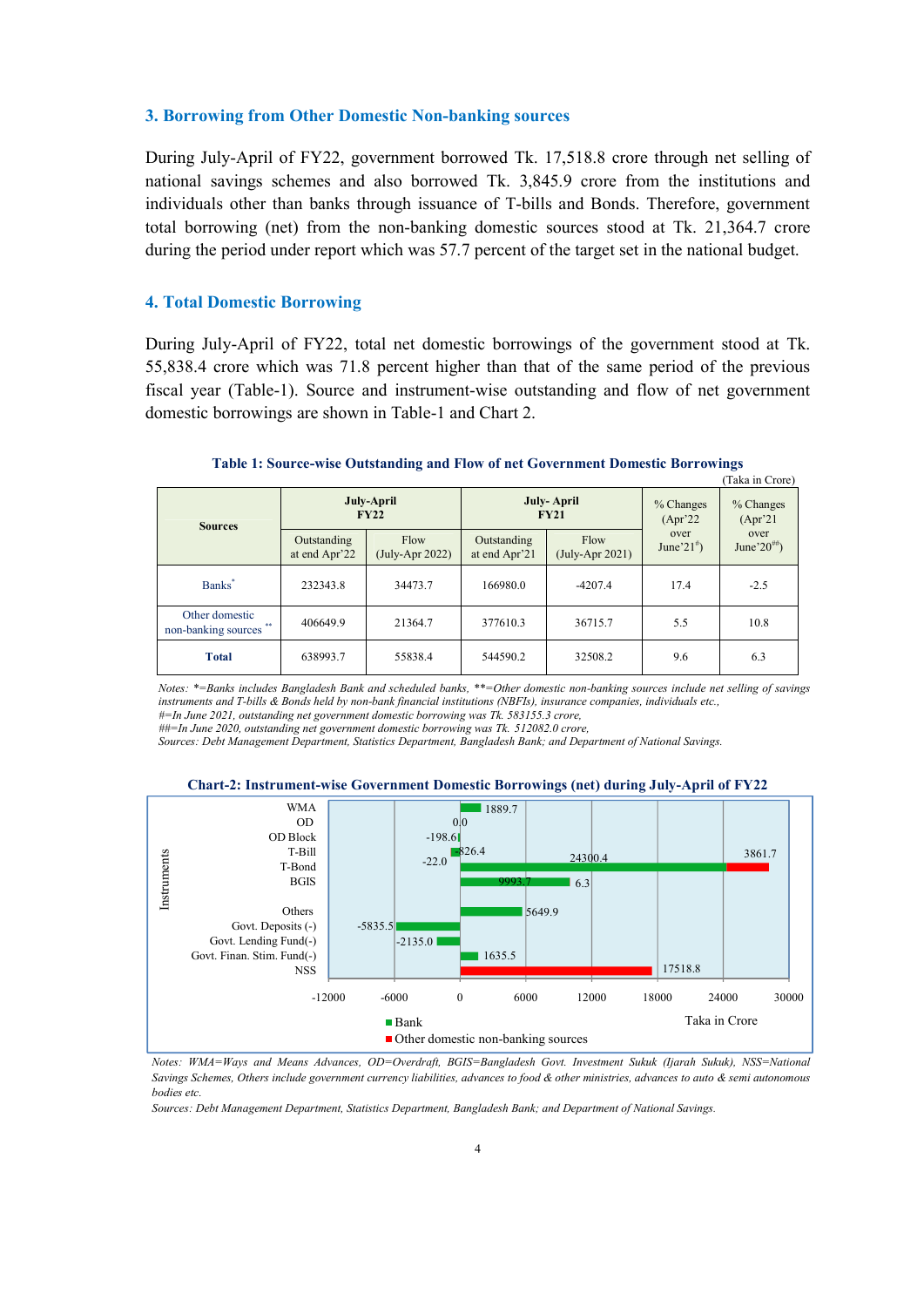#### **5. Government Islamic Securities**

# **i) Bangladesh Government Islamic Investment Bond (BGIIB) 2**

Due to interest bearing nature, Islamic banks for a long time were unable to invest their surplus liquidity in the country's existing instruments of the money market. In order to absorb surplus liquidity from the Islamic banking system, and to create Islamic Shariah-based monetary policy instrument, government introduced Bangladesh Government Islamic Investment Bond (BGIIB) in 2004 with the minimum tenor of 3 months.

During July-April of FY22, investments to BGIIB fund by Islamic banks<sup>3</sup> decreased by Tk. 5,853.3 crore while borrowing from that fund increased by Tk. 2,825.0 crore due to issuance of bonds. Therefore, Islamic banks' balances of BGIIB fund decreased by Tk. 8,678.3 crore during July-April of FY22.

#### **ii) Bangladesh Government Investment** *Sukuk* **(BGIS) Bond**

In order to expand Shariah based financing in development activities, government introduced Bangladesh Government Investment *Sukuk* (BGIS) Bond for the first time on October 8, 2020 by issuing 'Bangladesh Government Investment Sukuk Guidelines, 2020'. In FY21, total of Tk. 8,000.0 crore was raised by two tranches issuance of 1st *Sukuk* under *Ijarah* mode against five year tenor project named 'Safe Water Supply to the Whole Country'.

During FY22, government further apprised the offer of *Ijarah Sukuk* for two projects tenor five year each. Accordingly, an amount of Tk. 5000.0 crore was collected with the issuance of 2nd *Sukuk* on December 30, 2021 for 'Need Based Infrastructure Development of Government Primary Schools Project (1st Phase)'. Moreover, an amount of Tk. 5000.0 crore has been raised through issuance of 3rd *Sukuk* on April 20, 2022 against 'Important Rural Infrastructure Development Project on Priority Basis-3 (IRIDP-3)'. Hence, the outstanding amount of *Sukuk* up to the end of April, 2022 stood at Tk. 18,000.0 crore.

#### **6. Monthly Trends of Domestic Borrowing (April, 2022)**

In April 2022, government borrowed Tk. 20,258.4 crore from Bangladesh Bank and Tk. 448.3 crore from scheduled banks. In addition, government also borrowed Tk. 1,014.6 crore from national savings schemes and Tk. 296.1 crore from other non-banking sources through issuance of T-bills and Bonds in April 2022 (Chart-3).

 <sup>2</sup> *BGIIB is a pool of funds formed by the Islamic banks and individuals where government provides guarantee against this fund.*

<sup>3</sup> *Including Islamic Branches and Windows of Conventional Banks.*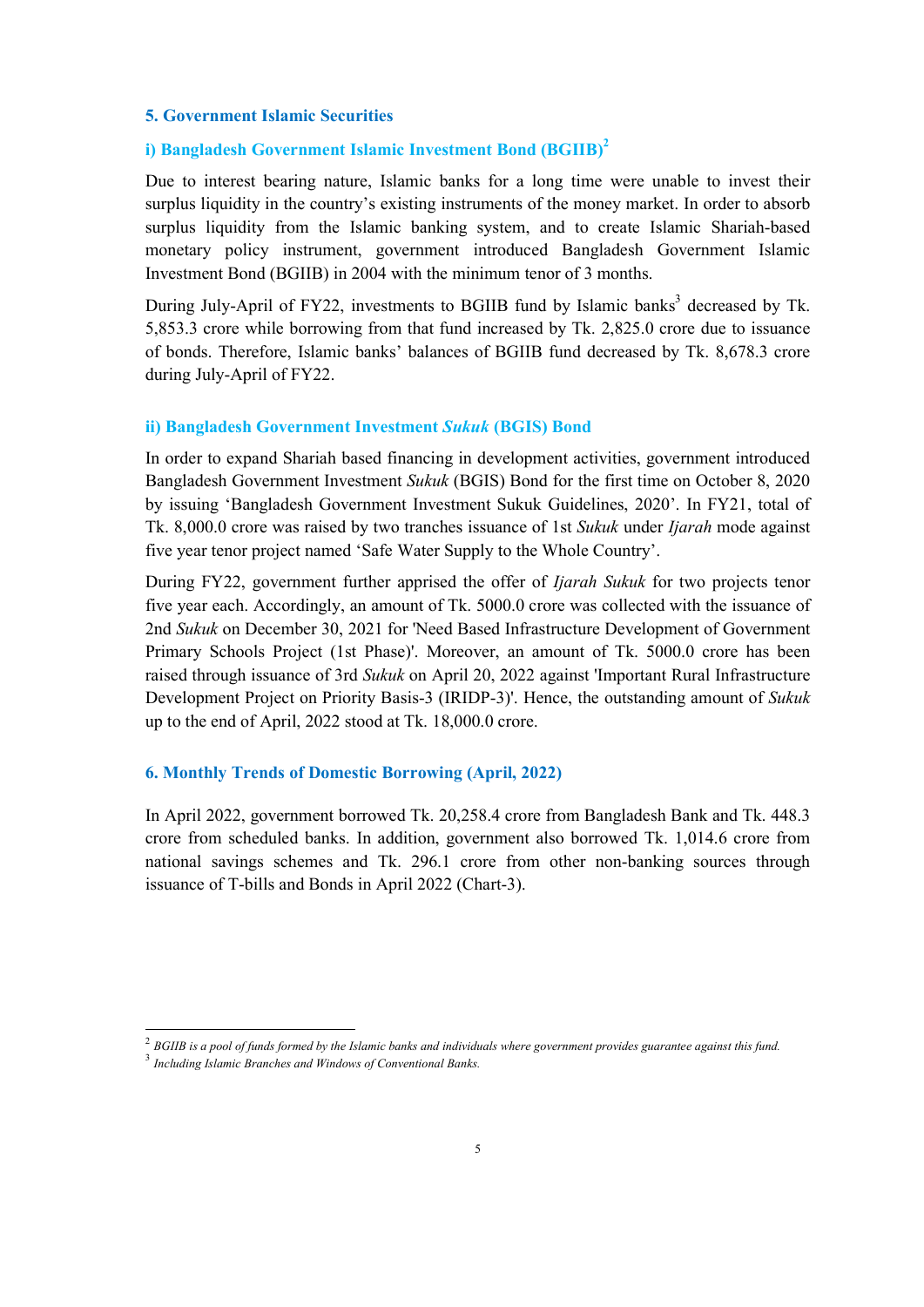

**Chart-3: Monthly Trends of Government Domestic Borrowing (net), April'21 to April'22**

*Sources: Debt Management Department and Statistics Department, Bangladesh Bank; Department of National Savings.*

#### **7. Concluding Remarks**

During July-April of FY22, domestic borrowing from the banking system has soared compared to the same period of FY21 but remained much below the target set in the revised budget because of sufficient cash balances of the government. On the other hand, net non-bank borrowing continued a slower growth during July-April of FY22 compared to the same period of FY21 due mainly to lower net sales of National Savings Schemes.

Since government hasn't yet met the revised budget target during July-April of FY22, net domestic borrowing may increase further at the end of FY22. Large deficit financing provides a signal that public sector activities have geared up in the economy which is favorable for attaining desired high growth.

However, due to enhanced borrowing of the government, yield curve of treasury bills and bonds has already largely shifted upward which may also create an upward pressure on banks' lending rates and influence in triggering inflation in the coming months which are not desirable for the macroeconomic stability viewpoint. Therefore, the government needs to emphasize on setting a priority on spending in such a way so that supply of essential commodities can sufficiently be increased in the short-run while expenditures on longer term maturity projects can be contained.

*Note: NSS=National Savings Schemes.*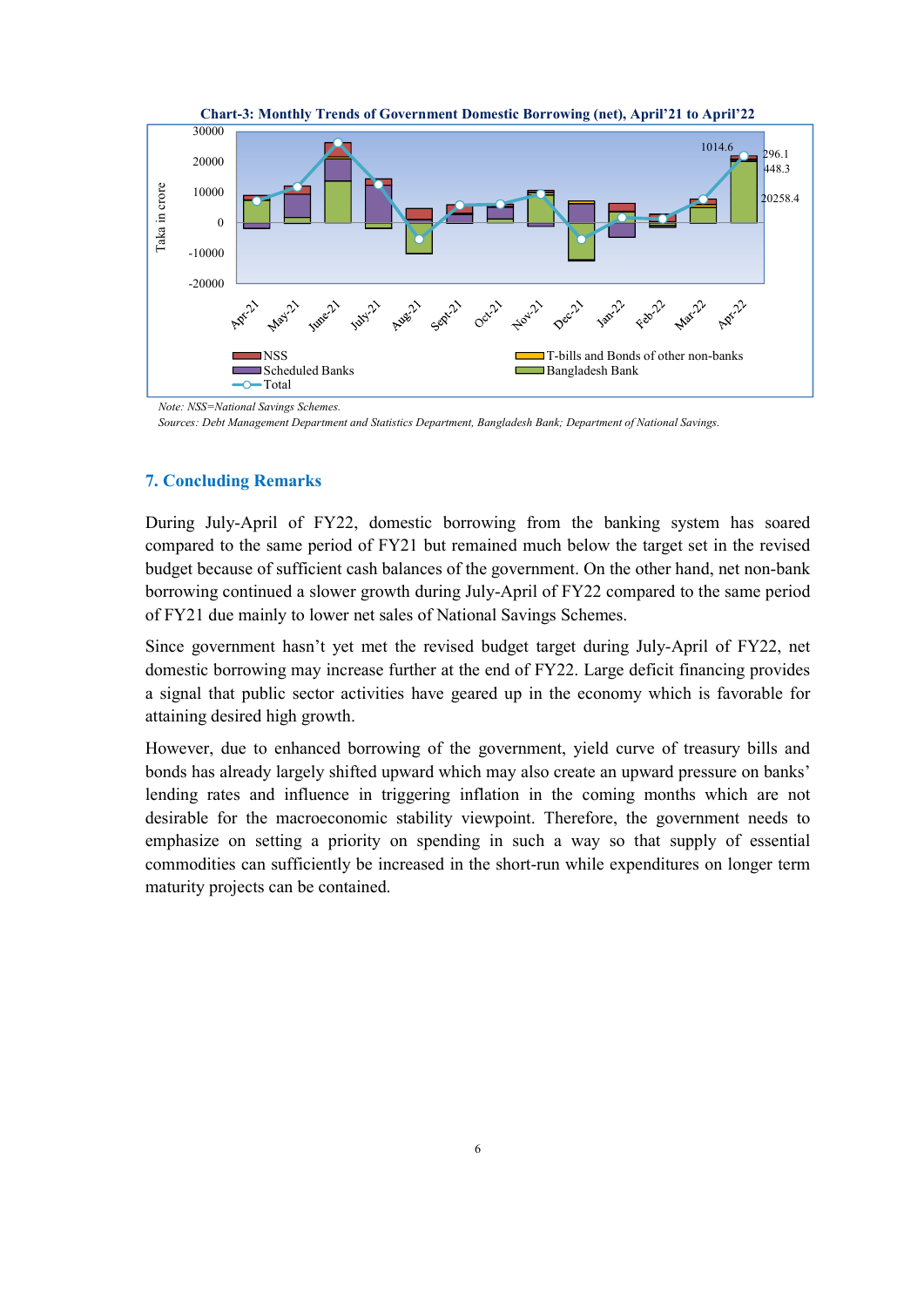#### **Table I : Government Domestic Borrowing from the Banking System during July-April, FY22**

Annex-1 (Provisional)

|                |                                                                                               |                                                 |                                                                         |                       |                       |                      |                     | (Taka in crore)        |  |  |
|----------------|-----------------------------------------------------------------------------------------------|-------------------------------------------------|-------------------------------------------------------------------------|-----------------------|-----------------------|----------------------|---------------------|------------------------|--|--|
| SI.            | <b>Particulars</b>                                                                            | <b>Issue and Maturity</b>                       | Objectives                                                              | Outstanding as on     | Outstanding as on     | Outstanding as on    | Change $(+)/(-)$    |                        |  |  |
| No.            |                                                                                               | date                                            |                                                                         | 30 June 21            | 31 March 22           | <b>30 April 22</b>   | April 22            | July-Apr 22            |  |  |
| $\mathbf{1}$   |                                                                                               |                                                 |                                                                         | $\sim$                |                       |                      | $8=(7-6)$           | $9=(7-5)$              |  |  |
|                | A. Bangladesh Bank                                                                            |                                                 |                                                                         |                       |                       |                      |                     |                        |  |  |
|                | 1. Ways and Means Advances                                                                    |                                                 | To increase Government cash balance                                     | 0.0                   | 0.0                   | 1889.7               | 1889.7              | 1889.7                 |  |  |
| 2.             | Overdraft                                                                                     |                                                 |                                                                         | 0.0                   | 0.0                   | 0.0                  | 0.0                 | 0.00                   |  |  |
| 3.             | Overdraft Block<br>4. Devolvement                                                             |                                                 |                                                                         | 198.6<br>25091.3      | 0.0<br>22645.0        | 0.0<br>27874.9       | 0.0<br>5229.9       | $-198.6$<br>2783.5     |  |  |
|                | a) Treasury Bills                                                                             |                                                 |                                                                         | 1440.0                | 0.0                   | 2676.7               | 2676.7              | 1236.7                 |  |  |
|                | b) Treasury Bonds                                                                             |                                                 |                                                                         | 23651.3               | 22645.0               | 25198.1              | 2553.1              | 1546.8                 |  |  |
|                | 5. Government Currency Liabilities                                                            |                                                 |                                                                         | 2025.9                | 2025.9                | 2025.9               | 0.0                 | 0.0                    |  |  |
| 6.<br>7.       | Advances to Govt. against RFI from IMF<br>Advances to Autonomous and Semi-autonomous Bodies   |                                                 |                                                                         | 4126.8<br>0.0         | 4126.8<br>0.0         | 4126.8<br>0.0        | 0.0<br>0.0          | 0.0<br>0.0             |  |  |
|                | 8. Accured Interest                                                                           |                                                 |                                                                         | 273.0                 | 546.6                 | 655.2                | 108.6               | 382.2                  |  |  |
|                | 9. Government Deposits <sup>@/</sup> (-)                                                      |                                                 |                                                                         | $-2773.7$             | $-9924.3$             | $-85.9$              | 9838.4              | 2687.8                 |  |  |
|                | 10. Balances of GIIB Fund in BB (-)                                                           |                                                 |                                                                         | $-15805.8$            | $-10904.7$            | $-7112.9$            | 3791.8              | 8692.9                 |  |  |
|                | 11. Govt. Lending Fund(-)<br>A. Total: (1++11)                                                |                                                 |                                                                         | $-5210.4$<br>7925.7   | $-6628.1$<br>1887.2   | $-7228.1$<br>22145.6 | $-600.0$<br>20258.4 | -2017.7<br>14219.8     |  |  |
|                | <b>B.</b> Scheduled Banks (SBs)                                                               |                                                 |                                                                         |                       |                       |                      |                     |                        |  |  |
|                | 1. Government Treasury Bills                                                                  |                                                 |                                                                         | 49370.3               | 48067.6               | 47307.2              | $-760.4$            | $-2063.1$              |  |  |
|                | i) Treasury Bills (Less than 1 year)                                                          |                                                 | To increase Government cash balance                                     | 49370.3               | 48067.6               | 47307.2              | $-760.4$            | $-2063.1$              |  |  |
| $\overline{c}$ | Bangladesh Govt. Treasury Bonds (BGTB)                                                        |                                                 |                                                                         | 203734.3              | 229228.3              | 227387.9             | $-1840.4$           | 23653.6                |  |  |
|                | i) 2-years Bangladesh Govt. Treasury Bonds                                                    |                                                 |                                                                         | 38939.0               | 40793.1               | 36318.8              | $-4474.3$           | $-2620.2$              |  |  |
|                | ii) 3-years(FRTB) Bangladesh Govt. Treasury Bonds                                             |                                                 | To increase long-term investment of                                     | 112.2                 | 0.0                   | $0.0\,$              | 0.0                 | $-112.2$               |  |  |
|                | iii) 5-years Bangladesh Govt. Treasury Bonds                                                  |                                                 | different Banks, NBFIs and                                              | 43826.2               | 52390.6               | 53326.5              | 936.0               | 9500.3                 |  |  |
|                | iv) 10-years Bangladesh Govt. Treasury Bonds                                                  |                                                 | employees GF of different companies                                     | 61235.2               | 68708.5               | 69241.7              | 533.3               | 8006.5                 |  |  |
|                | v) 15-years Bangladesh Govt. Treasury Bonds                                                   |                                                 |                                                                         | 30415.9               | 34710.5               | 35361.3              | 650.9               | 4945.4                 |  |  |
|                | vi) 20-years Bangladesh Govt. Treasury Bonds                                                  |                                                 |                                                                         | 29205.8               | 32625.7               | 33139.5              | 513.8               | 3933.7<br>$-900.0$     |  |  |
|                | <b>Others Treasury Bonds</b><br>a) 1 Year and above but less than 5 years (Specialized Bonds) |                                                 |                                                                         | 7064.3<br>0.0         | 6164.3<br>0.0         | 6164.3<br>0.0        | 0.0<br>0.0          | 0.0                    |  |  |
|                |                                                                                               | Issued 25 June-2018 and                         | To repay the loan of Frozen Food                                        |                       |                       |                      |                     |                        |  |  |
|                | i) 3-Years interest free Frozen Food Treasury Bond<br>2021                                    | maturity date 25 June-                          | Industries                                                              | 0.0                   | 0.0                   | 0.0                  | 0.0                 | 0.0                    |  |  |
|                | b) 5 Years and above (Specialized Bonds)                                                      | 2021                                            |                                                                         | 7064.3                | 6164.3                |                      | 0.0                 | $-900.0$               |  |  |
|                |                                                                                               |                                                 |                                                                         |                       |                       | 6164.3               |                     |                        |  |  |
|                | 12-years to 15-years (BPC) Treasury Bond bearing                                              | Issued 25 Sep-2007 and<br>Maturity date from 25 | To repay the loan of Bangladesh                                         | 1822.5                | 922.5                 | 922.5                | 0.0                 | $-900.0$               |  |  |
|                | $^{(1)}$ 5.0 percent interest <sup>2/</sup>                                                   | Sep-2015 to 25 Sep-2022                         | Petroleum Corporation                                                   |                       |                       |                      |                     |                        |  |  |
|                |                                                                                               |                                                 |                                                                         |                       |                       |                      |                     |                        |  |  |
|                | 11-years to 13-years BJMC Treasury Bond bearing                                               | Issued 23 Oct-2011 and                          |                                                                         |                       |                       |                      |                     |                        |  |  |
|                | ii) $\frac{11}{20}$ percent interest                                                          | maturity date 23 October                        | To repay the loan of BJMC                                               | 1314.1                | 1314.1                | 1314.1               | 0.0                 | 0.0                    |  |  |
|                |                                                                                               | 2020, 22 & 2024                                 |                                                                         |                       |                       |                      |                     |                        |  |  |
|                |                                                                                               | Issued 29 June-2013 and                         |                                                                         | 0.0                   | 0.0                   | 0.0                  | 0.0                 | 0.0                    |  |  |
|                | iii) 8-years SPTB-2021 bearing 7.0 percent interest                                           | maturity date 29 June-<br>2021                  |                                                                         |                       |                       |                      |                     |                        |  |  |
|                |                                                                                               | Issued 29 June-2013 and                         | To increase Government cash balance                                     |                       |                       |                      |                     |                        |  |  |
|                | iv) 10-years SPTB-2023 bearing 7.0 percent interest                                           | maturity date 29 June-                          |                                                                         | 1935.1                | 1935.1                | 1935.1               | 0.0                 | 0.0                    |  |  |
|                |                                                                                               | 2023                                            |                                                                         |                       |                       |                      |                     |                        |  |  |
|                | v) 07-years Hanif Flyover SPTB-2026 bearing $5.0$<br>percent interest                         | Issued 30 Sep-2019 and<br>maturity date 30 Sep- |                                                                         | 1438.5                | 1438.5                | 1438.5               | 0.0                 | 0.0                    |  |  |
|                |                                                                                               | 2026                                            |                                                                         |                       |                       |                      |                     |                        |  |  |
|                |                                                                                               | Issued 30 Sep-2019 and                          | To repay the loan of Hanif Flyover                                      |                       |                       |                      |                     |                        |  |  |
|                | vi) 07-years interest free Hanif Flyover SPTB-2026                                            | maturity date 30 Sep-                           |                                                                         | 554.0                 | 554.0                 | 554.0                | 0.0                 | 0.0                    |  |  |
|                |                                                                                               | 2026                                            |                                                                         |                       |                       |                      |                     |                        |  |  |
|                | 4. Bangladesh Govt. Investment Sukuk (BGIS) <sup>*</sup>                                      | Issued 29 Dec-2020, 06                          | To raise fund for the project 'Safe                                     | 7800.0                | 12799.7               | 17793.7              | 4994.0              | 9993.7                 |  |  |
|                |                                                                                               | June-2021 and maturity                          | Water Supply to the Whole Country'                                      |                       |                       |                      |                     |                        |  |  |
|                |                                                                                               | date 29 Dec-2025                                |                                                                         |                       |                       |                      |                     |                        |  |  |
|                |                                                                                               | Issued 30 Dec-2021 and                          | To purchase definite assets of 'Need                                    |                       |                       |                      |                     |                        |  |  |
|                | 05 Years Bangladesh Govt. Investment Sukuk (Ijarah                                            | maturity date 30 Dec-                           | Based Infrastructure Development of                                     | 7800.0                | 12799.7               | 17793.7              | 4994.0              | 9993.7                 |  |  |
|                | $Sukuk)^{1/2}$                                                                                | 2026                                            | Government Primary Schools                                              |                       |                       |                      |                     |                        |  |  |
|                |                                                                                               | Issued 20 Apr-2022 and                          | To construct and develop 'Important<br>Rural Infrastructure Development |                       |                       |                      |                     |                        |  |  |
|                |                                                                                               | maturity date 20 Apr-                           | Project on Priority Basis-3 (IRIDP-3)                                   |                       |                       |                      |                     |                        |  |  |
|                |                                                                                               | 2027                                            |                                                                         |                       |                       |                      |                     |                        |  |  |
|                | 5. Sub-Total: $(1+2+3+4)$                                                                     |                                                 |                                                                         | 267969.0              | 296259.9              | 298653.1             | 2393.2              | 30684.1                |  |  |
| 6.             | Prize Bond                                                                                    |                                                 |                                                                         | 28.4<br>5.2           | 26.9<br>5.6           | 15.6<br>5.5          | $-11.3$<br>$-0.1$   | $-12.8$<br>0.3         |  |  |
| 7.<br>8.       | Other Securities of Govt.<br>Advances to Food Ministry                                        |                                                 |                                                                         | 1002.0                | 677.5                 | 419.4                | $-258.1$            | $-582.6$               |  |  |
| 9.             | Advances to Other Ministries                                                                  |                                                 |                                                                         | 1499.5                | 1350.7                | 1349.3               | $-1.4$              | $-150.2$               |  |  |
| 10.            | Advances to Auto./Semi-Autonomous Bodies                                                      |                                                 |                                                                         | 3279.1                | 8024.5                | 8698.0               | 673.5               | 5418.9                 |  |  |
| 11.            | Accrued Interest                                                                              |                                                 |                                                                         | 3123.9                | 3593.8                | 3703.4               | 109.6               | 579.5                  |  |  |
| 12.            | Deposits of Ministries and Departments (-)                                                    |                                                 |                                                                         | -34984.3              | -35330.6              | $-34831.2$           | 499.4               | 153.1                  |  |  |
| 13.            | Deposits of Auto./Semi-Autonomous Bodies (-)                                                  |                                                 |                                                                         | $-61192.3$<br>15487.2 | $-70322.1$<br>10604.4 | $-69868.7$<br>6808.9 | 453.4<br>$-3795.5$  | $-8676.4$<br>$-8678.3$ |  |  |
| 14.            | SBs's Balances of GIIB Fund (i+ii)<br>i) Investment to GIIB Fund                              |                                                 |                                                                         | 16753.0               | 12645.2               | 10899.7              | $-1745.5$           | $-5853.3$              |  |  |
|                | ii) Borrowing from GIIB Fund (-)                                                              |                                                 |                                                                         | $-1265.8$             | $-2040.8$             | $-4090.8$            | $-2050.0$           | $-2825.0$              |  |  |
| 15.            | Borrowing from Govt. on Lending(-)                                                            |                                                 |                                                                         | $-1863.9$             | $-1981.3$             | $-1981.2$            | 0.1                 | $-117.3$               |  |  |
| 16.            | Borrowing from Govt. Financial Stimulus Fund(-)                                               |                                                 |                                                                         | $-4409.4$<br>189944.4 | $-3159.4$             | $-2773.9$            | 385.5               | 1635.5                 |  |  |
|                | B. Total: $(5 +  + 16)$<br>Grand Total: $(A+B)^T$                                             |                                                 |                                                                         | 197870.1              | 209749.9<br>211637.1  | 210198.2<br>232343.8 | 448.3<br>20706.7    | 20253.8<br>34473.7     |  |  |
|                |                                                                                               |                                                 |                                                                         |                       |                       |                      |                     |                        |  |  |

Notes:<br>
<sup>6</sup> Including other deposits.<br>
<sup>6</sup> BGIS (*ljarah Sukuk*) was intoduced for the first time on October 08, 2020. In FY21, 1st Sukuk for Tk. 8000.0 crore was issued against 'Safe Water Supply to the Whole Country' pro

If In FY21, amount of Tk. 7799.97 crore was raised through two tranche (29 Dec20 & 10 June'21) issuance of 1st Sukuk from Banking source (Islamic Banks, Islamic Windows and Conventional Banks).<br>During FY22, amount of Tk. 4

 $^{2}$  An amount of Tk. 900.0 crore was paid in September 2021 against the outstanding of Tk. 1822.5 crore in June 2021. 3/ An amount of Tk. 112.2 crore was paid in March 2022 against the outstanding of Tk. 112.2 crore in June 2021.

\* Including GIIB Fund, Govt. Lending Fund and Govt. Financial Stimulus Fund.

Source: Debt Management Department, Statistics Department, Bangaldesh Bank.